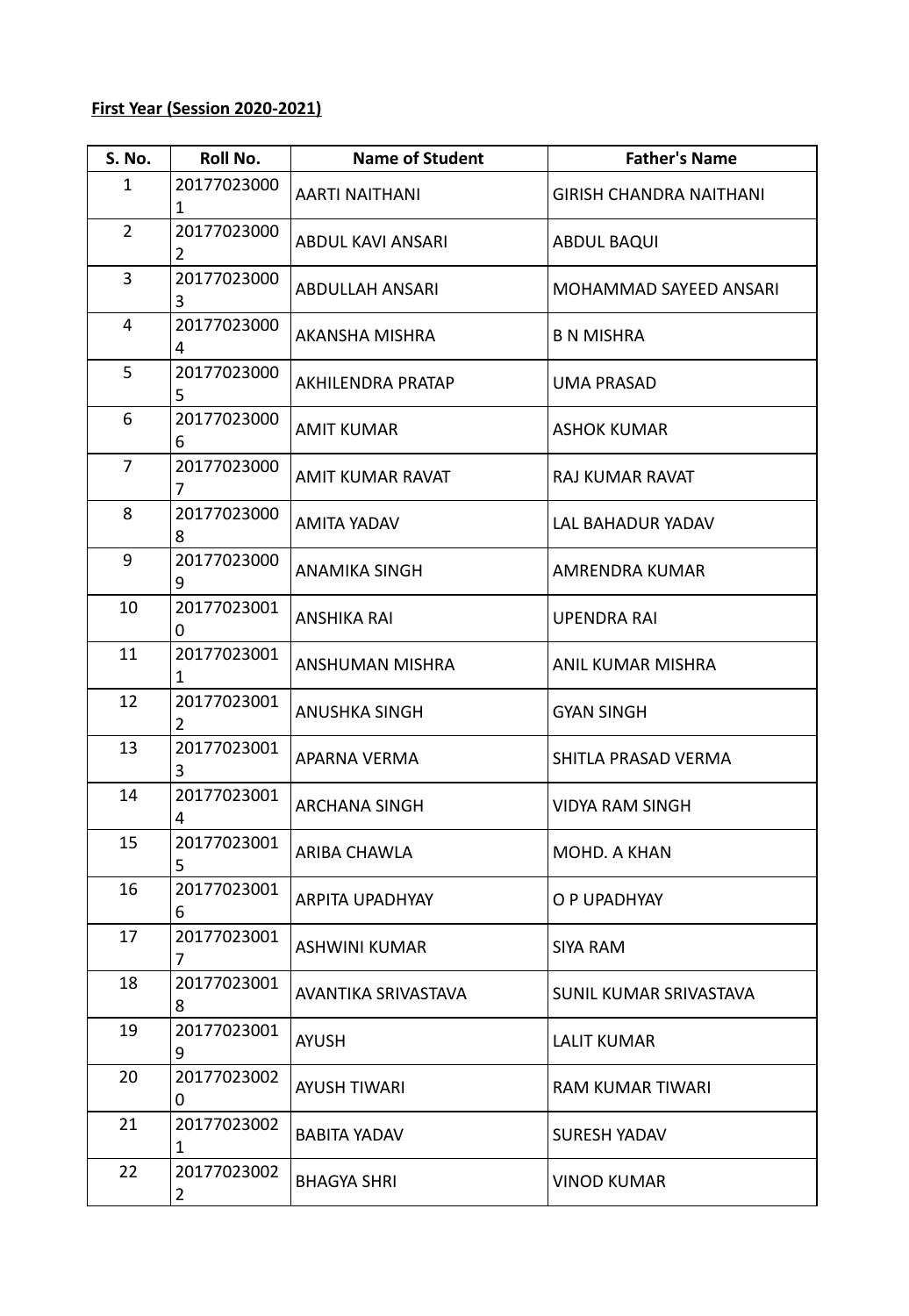| 23 | 20177023002<br>3            | <b>BHARTI GOUTAM</b> | MUNNA LAL GOUTAM          |
|----|-----------------------------|----------------------|---------------------------|
| 24 | 20177023002<br>4            | BHAVANA VARANJANI    | LAKSHMAN KUMAR VARANJANI  |
| 25 | 20177023002<br>5            | CHANDAN KUMAR PAL    | RAM KUMAR PAL             |
| 26 | 20177023002<br>6            | CHITRA REKHA RAWAT   | RAJA RAM                  |
| 27 | 20177023002<br>7            | CHITRANSHI SHARMA    | SANJAY SHARMA             |
| 28 | 20177023002<br>8            | <b>GARGI SINGH</b>   | <b>GULAB SINGH</b>        |
| 29 | 20177023002<br>9            | GARIMA SRIVASTAVA    | GIRISH CHANDRA SRIVASTAVA |
| 30 | 20177023003<br>0            | <b>GAYATRI</b>       | INDRA PRAKASH             |
| 31 | 20177023003<br>1            | GYANENDRA KUMAR      | <b>MANIK CHAND</b>        |
| 32 | 20177023003<br>2            | HIMANSHU DWIVEDI     | ASHWANI KUMAR DWIVEDI     |
| 33 | 20177023003<br>3            | <b>JYOTI VERMA</b>   | RAM MILAN VERMA           |
| 34 | 20177023003<br>4            | <b>KIRTI GUPTA</b>   | ARUN KUMAR GUPTA          |
| 35 | 20177023003<br>5            | KM JYOTI MISHRA      | DEENANATH MISHRA          |
| 36 | 20177023003<br>6            | KM RENOO DEVI        | RAM LAKHAN                |
| 37 | 20177023003<br>7            | KM. MAMTA GAUTAM     | RAM NARESH                |
| 38 | 20177023003<br>8            | KULDEEP KUMAR SINGH  | KAMLESH                   |
| 39 | 20177023003<br>9            | LAXMI GAUTAM         | SHYAM LAL                 |
| 40 | 20177023004<br>0            | <b>MAHIPAL</b>       | <b>BAIJ NATH</b>          |
| 41 | 20177023004<br>$\mathbf{1}$ | MITHLESH KUMAR       | RAM PRASAD                |
| 42 | 20177023004<br>2            | NAMRTA SINGH         | <b>FATEH SINGH</b>        |
| 43 | 20177023004<br>3            | NEHA KHANDELWAL      | <b>GOVIND KHANDELWAL</b>  |
| 44 | 20177023004<br>4            | NEHA TIWARI          | OM PRAKASH TIWARI         |
| 45 | 20177023004<br>5            | NITU TIWARI          | OM PRAKASH TIWARI         |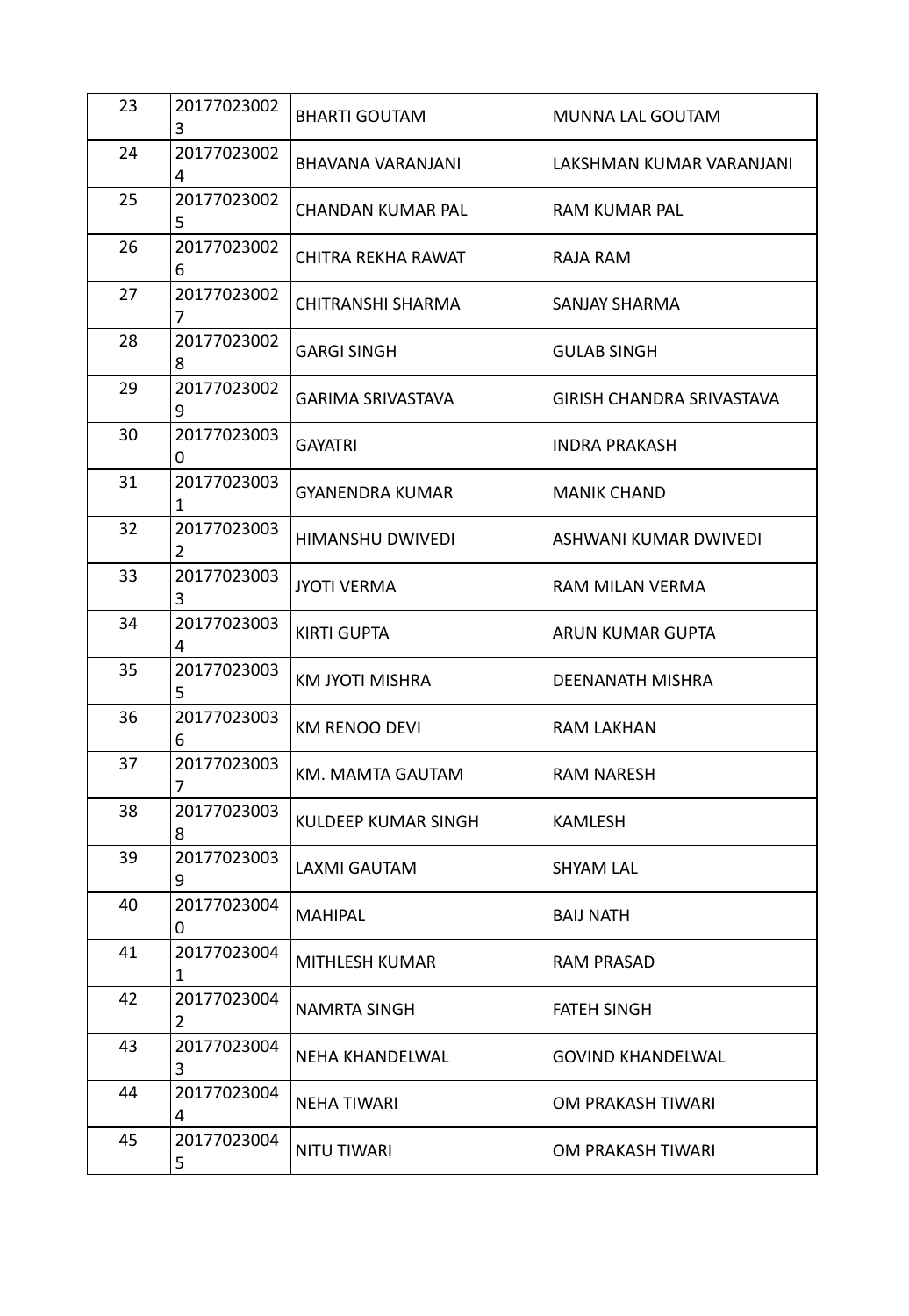| 46 | 20177023004<br>6 | NITYA ANAND           | RAJ KUMAR               |
|----|------------------|-----------------------|-------------------------|
| 47 | 20177023004<br>7 | PARUL OJHA            | PARSHURAM OJHA          |
| 48 | 20177023004<br>8 | POOJA NAITHANI        | GIRISH CHANDRA NAITHANI |
| 49 | 20177023004<br>9 | POOJA SINGH           | ASHOK KUMAR SINGH       |
| 50 | 20177023005<br>0 | POONAM GAUTAM         | <b>BUDDHA LAL</b>       |
| 51 | 20177023005<br>1 | PRADEEP KUMAR         | <b>RAM SAGAR</b>        |
| 52 | 20177023005<br>2 | PRASHANT ABRAHAM      | SAM ABRAHAM             |
| 53 | 20177023005<br>3 | PRATIBHA ARYA         | <b>BABURAM ARYA</b>     |
| 54 | 20177023005<br>4 | PRIYANKA PAL          | ISHWAR CHANDRA PAL      |
| 55 | 20177023005<br>5 | <b>RAHUL KUMAR</b>    | RAM CHANDRA             |
| 56 | 20177023005<br>6 | RANJANA YADAV         | RAM SAJEEVAN YADAV      |
| 57 | 20177023005<br>7 | <b>REEMA RAWAT</b>    | RAM CHANDRA             |
| 58 | 20177023005<br>8 | <b>RUCHI AGARWAL</b>  | SUDHIR KUMAR AGARWAL    |
| 59 | 20177023005<br>9 | <b>RUDRA PRATAP</b>   | <b>RAM MILAN</b>        |
| 60 | 20177023006<br>0 | SAROJ KUMAR           | <b>PESHKAR</b>          |
| 61 | 20177023006<br>1 | SAURABH PATHAK        | KRIPA RAM PATHAK        |
| 62 | 20177023006<br>2 | SAURABH SRIVASTAVA    | SUBHASH JI SRIVASTAVA   |
| 63 | 20177023006<br>3 | SAVITA GAUTAM         | SHIV NANDAN GAUTAM      |
| 64 | 20177023006<br>4 | SHIVAJI               | MADHU RAM               |
| 65 | 20177023006<br>5 | <b>SHRADDHA SHREE</b> | RAJESH VERMA            |
| 66 | 20177023006<br>6 | SHRUTI AWASTHI        | AMIT AWASTHI            |
| 67 | 20177023006<br>7 | <b>SHWETA RAO</b>     | SHIV CHANDRA RAO        |
| 68 | 20177023006<br>8 | SIDDHARTH RANA        | SUDHIR KUMAR RANA       |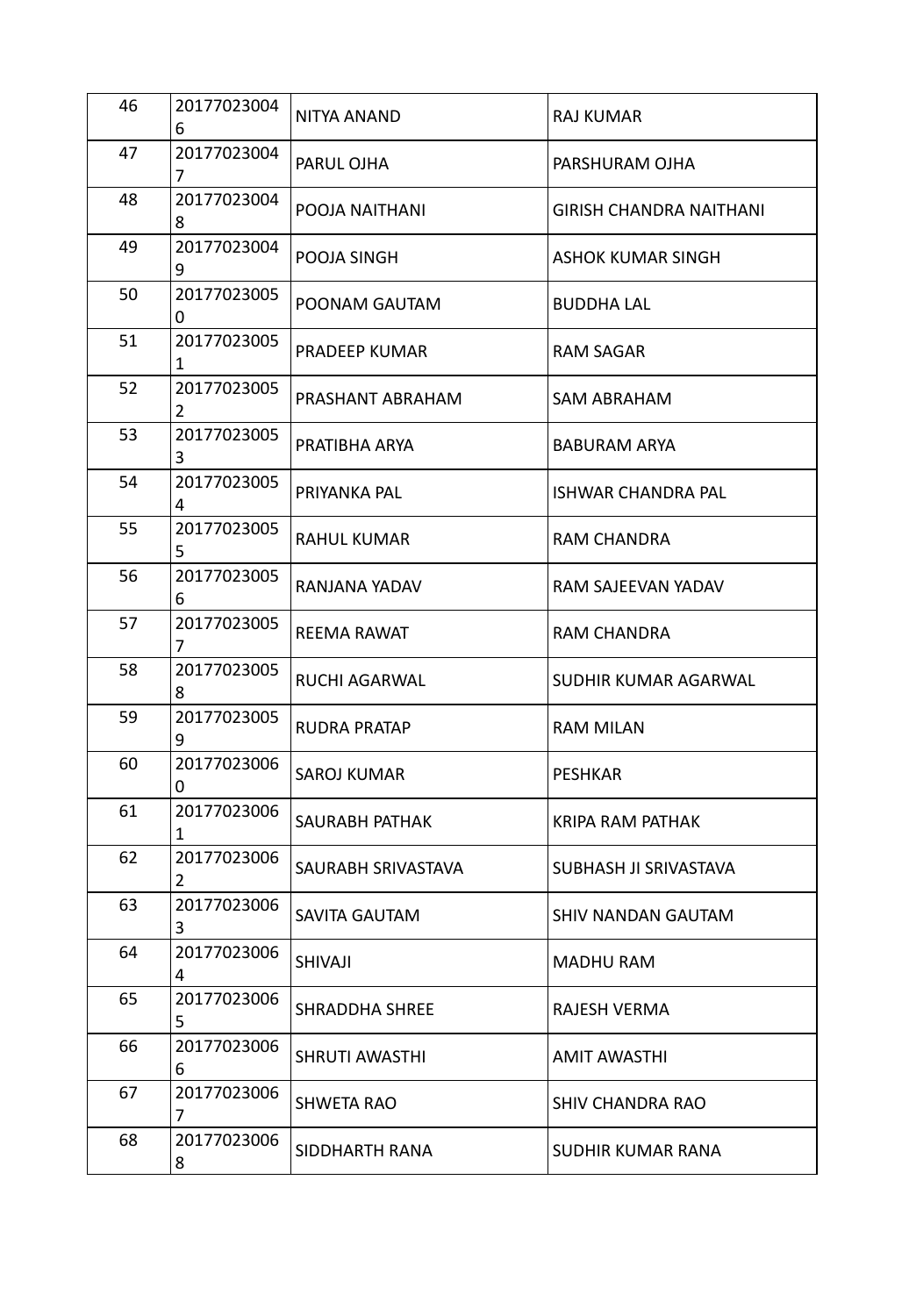| 69 | 20177023006<br>9 | SIMMI MISHRA              | SHESH MANI MISHRA         |
|----|------------------|---------------------------|---------------------------|
| 70 | 20177023007<br>0 | <b>SMITA DUBEY</b>        | SANTOSH KUMAR DUBEY       |
| 71 | 20177023007<br>1 | <b>SONU BHARTI</b>        | RAM DATT BHARTI           |
| 72 | 20177023007<br>2 | SUBHASHINI GAUTAM         | SHIVNANDAN GAUTAM         |
| 73 | 20177023007<br>3 | <b>SUDHA KUMARI</b>       | <b>RAM SANEHI</b>         |
| 74 | 20177023007<br>4 | <b>SUMIT KUMAR</b>        | <b>CHHOTEY LAL</b>        |
| 75 | 20177023007<br>5 | <b>TRIBHUVAN</b>          | <b>INDRA PRAKASH</b>      |
| 76 | 20177023007<br>6 | <b>VED PRAKESH TIWARI</b> | <b>VIDYA SAGAR TIWARI</b> |
| 77 | 20177023007<br>7 | <b>VIJAY LAXMI YADAV</b>  | SADHO PRASAD YADAV        |
| 78 | 20177023007<br>8 | VIKAS KUMAR JOSHI         | <b>DINESH JOSHI</b>       |
| 79 | 20177023007<br>9 | <b>VINEET KUMAR PAL</b>   | <b>BASANTU PAL</b>        |
| 80 | 20177023008<br>0 | ZAINAB FATIMA             | <b>NASIM AHMAD</b>        |

## **Second Year (Session 2020-2021)**

| <b>S. No.</b> | Roll No.                 | Name of Student                   | <b>Father's Name</b> |
|---------------|--------------------------|-----------------------------------|----------------------|
| 1             |                          | 191770230001 AAKASH SHARMA        | SHIV PRASAD SHARMA   |
| 2             |                          | 191770230002 ABHISHEK KUMAR VERMA | ASHOK KUMAR VERMA    |
| 3             |                          | 191770230003 AISHWARYA RASTOGI    | MINU RASTOGI         |
| 4             |                          | 191770230004 AMBREEN SHAMS        | SHAMSHUL QAMAR       |
| 5             |                          | 191770230005 ANAMIKA MAURYA       | RAJENDRA KUMAR       |
| 6             |                          | 191770230006 ANIL KUMAR BHARTI    | KHUSHI RAM BHARTI    |
| 7             |                          | 191770230007 ANJANA UPADHYAY      | <b>ANIL UPADHYAY</b> |
| 8             | 191770230008 ANKIT VERMA |                                   | KAMLESH KUMAR VERMA  |
| 9             |                          | 191770230009 ANOOP KUMAR          | <b>RAJKISHOR</b>     |
| 10            |                          | 191770230011 ANUJ KUMAR VERMA     | LATE SANT RAM VERMA  |
| 11            |                          | 191770230012 Aradhana verma       | Shiv kumar verma     |
| 12            |                          | 191770230013 ARCHANA KUMARI       | HANUMAN PRASAD       |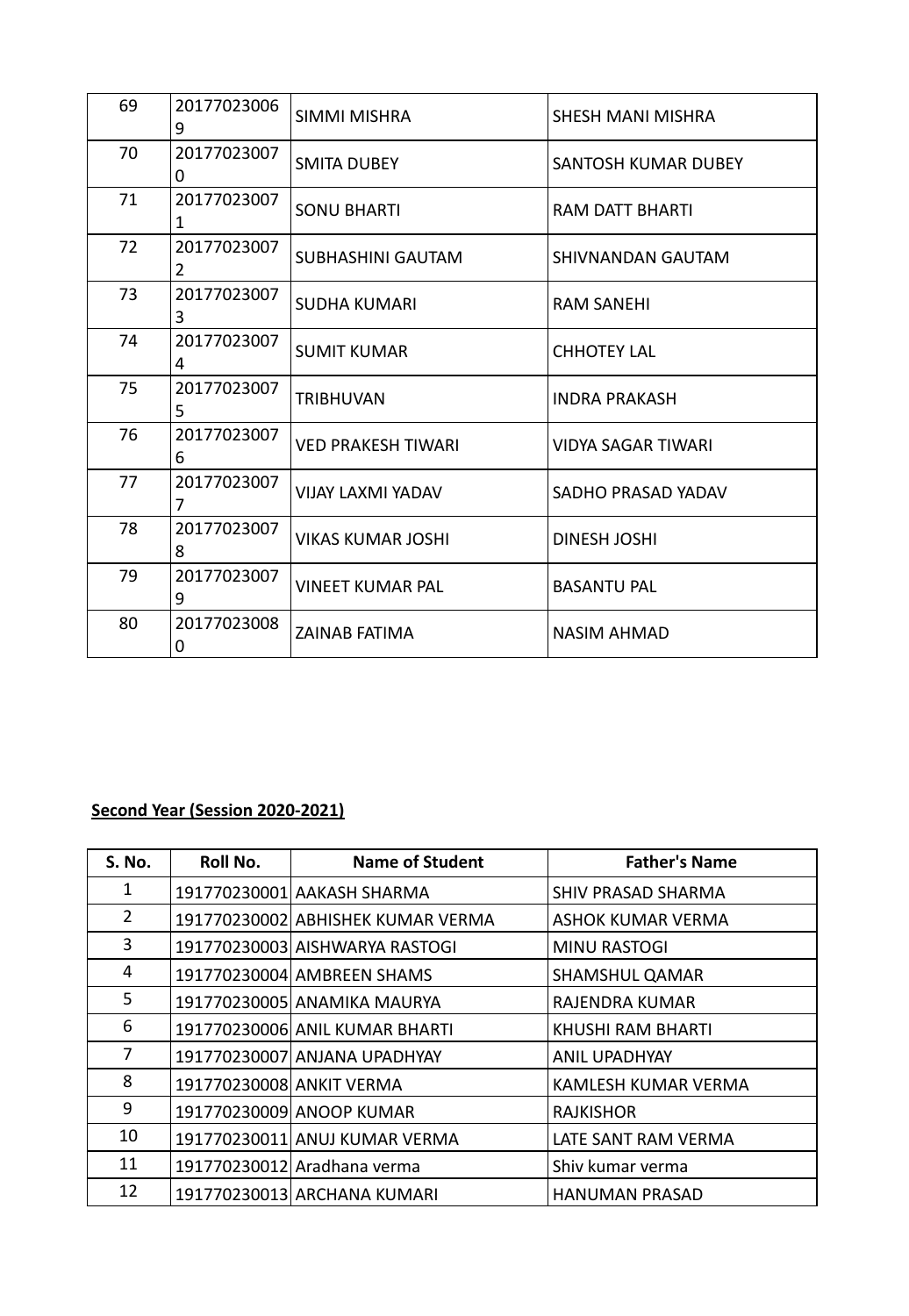| 13 |                           | 191770230014 ARCHANA UPADHYAY      | LALJI UPADHYAY               |
|----|---------------------------|------------------------------------|------------------------------|
| 14 |                           | 191770230015 ARCHANA YADAV         | MAYA SHANKER YADAV           |
| 15 |                           | 191770230016 ARVIND KUMAR          | <b>HAUSILA PRASAD</b>        |
| 16 | 191770230017 ATUL KUMAR   |                                    | <b>RAM PRAYAG</b>            |
| 17 | 191770230018 Atul Singh   |                                    | Rana Pratap Singh            |
| 18 |                           | 191770230019 AVINASH KUMAR DUBEY   | SATYENDRA DUBEY              |
| 19 |                           | 191770230020 AWILL ANURAG MISRA    | M B MISRA                    |
| 20 | 191770230021 BABITA SINGH |                                    | LATEW MR .DOOB LAL SINGH     |
| 21 |                           | 191770230022 BAVITA DUBEY          | LAL CHANDRA DUBEY            |
| 22 | 191770230023 BEENU SINGH  |                                    | ARVIND KUMAR SINGH           |
| 23 |                           | 191770230024 BINDU MISHRA          | JAG PRASAD MISHRA            |
| 24 |                           | 191770230026 Deepak Singh Jalal    | Gopal Singh Jalal            |
| 25 | 191770230027 DIVYA VERMA  |                                    | <b>AMRESH KUMAR</b>          |
| 26 |                           | 191770230028 GAGAN PREET KAUR      | SATNAM SINGH                 |
| 27 |                           | 191770230029 GARIMA SINGH          | DEVENDRA KUMAR SINGH         |
| 28 |                           | 191770230030 garvita chowdhry      | mukesh kumar chowdhry        |
| 29 |                           | 191770230031 GOVIND SINGH          | RAM SURESH RAY               |
| 30 |                           | 191770230032 HARSHIT AGARWAL       | PREM KUMAR AGARWAL           |
| 31 | 191770230033 HIBA SHAHAB  |                                    | SHAHABUDDIN                  |
| 32 |                           | 191770230034 Himanshi Virmani      | Harish Chander Virmani       |
| 33 | 191770230035 HINA SONKER  |                                    | <b>MAHESH SONKER</b>         |
| 34 |                           | 191770230036 HIRENDRA KUMAR PATHAK | <b>BRIJENDRA DUTT PATHAK</b> |
| 35 | 191770230037 Jyoti        |                                    | Satya Veer Panchal           |
| 36 |                           | 191770230038 JYOTSANA BHARGAVA     | DHARMENDRA BHARGAVA          |
| 37 |                           | 191770230039 KM DIVYA VERMA        | ANIL KUMAR VERMA             |
| 38 |                           | 191770230040 KM POOJA SINGH        | NAREDRA BAHADUR              |
| 39 |                           | 191770230041 KM RAJNI CHAURASIYA   | BECHALAL CHAURASIYA          |
| 40 |                           | 191770230042 KM SHANU KUMARI       | <b>DEVIRAM</b>               |
| 41 |                           | 191770230043 KM SIWANGI MISHRA     | <b>VED PRAKASH MISHRA</b>    |
| 42 |                           | 191770230044 KM SUPRIYA RAI        | <b>VINOD KUMAR RAI</b>       |
| 43 |                           | 191770230045 KOMAL YADAV           | HARI RAM YADAV               |
| 44 |                           | 191770230046 KRITIKA SINGH         | DIWANKAR SINGH               |
| 45 | 191770230047 Madhu Singh  |                                    | Hakim Singh                  |
| 46 |                           | 191770230048 MAHABALI MAURYA       | RAJENDRA PRASAD              |
| 47 |                           | 191770230049 Mahesh Maurya         | Mithai Lal Maurya            |
| 48 |                           | 191770230050 MAISARUN NISHA        | MOHD RAOOF                   |
| 49 | 191770230051 MANU YADAV   |                                    | DINESH PRASAD YADAV          |
| 50 |                           | 191770230052 MONIKA BHARDWAJ       | S. C BHARDWAJ                |
| 51 |                           | 191770230053 MUKESH KUMAR          | RATAN LAL RAO                |
| 52 |                           | 191770230054 NAHEED AFREEN         | SAGHEER MOHD KHAN            |
| 53 | 191770230055 NEHA RANI    |                                    | <b>KAMAL KISHORE</b>         |